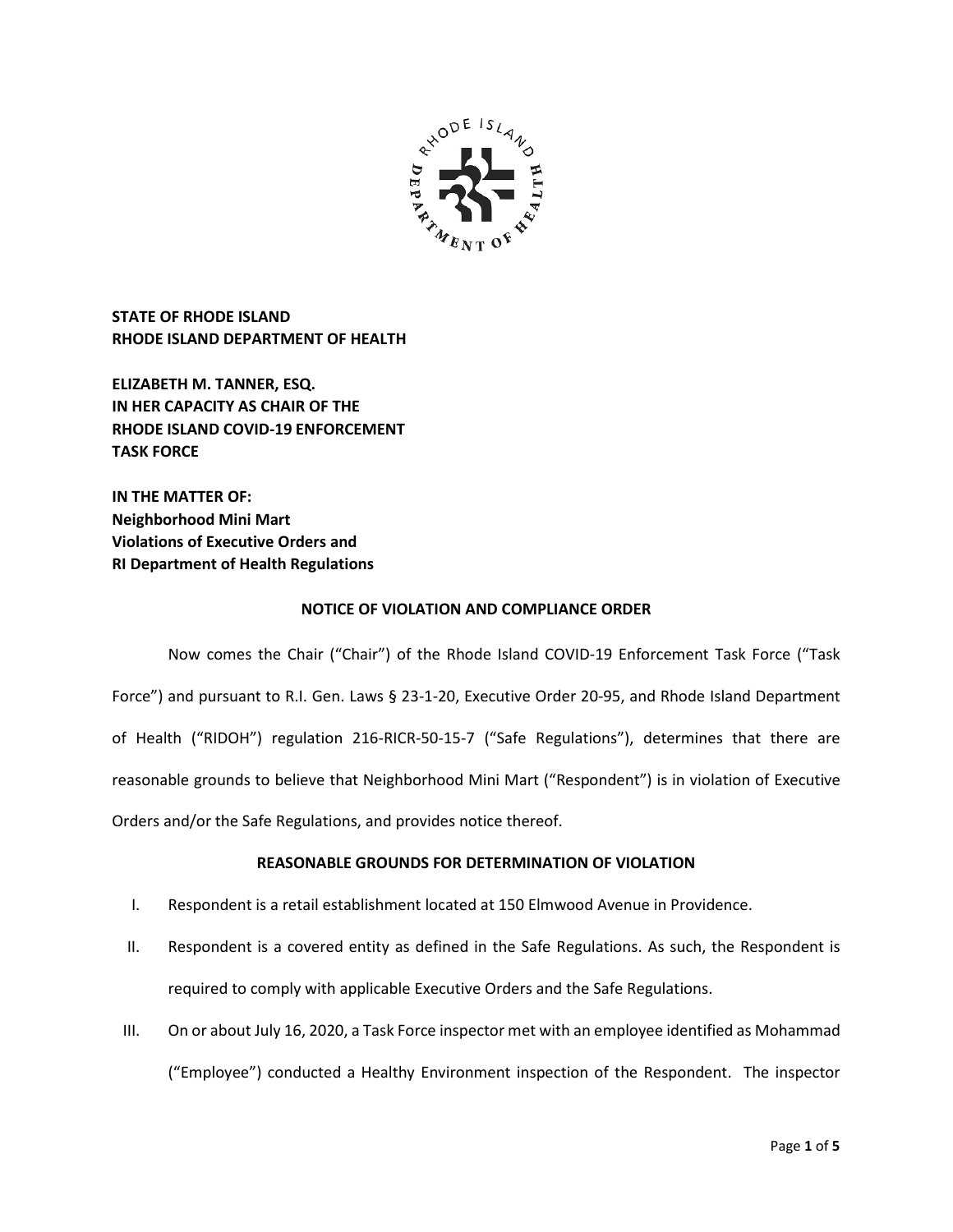performed a checklist inspection based on the Safe Regulations and determined that Respondent scored a 2/11 for overall requirements. After the inspection, the inspector provided information and resources to the Respondent to help it achieve full compliance. This included a recommendation to the Respondent on how to access www.ReopeningRI.com and the relevant websites for the Executive Orders, rules, regulations, and guidance. The Respondent was also advised that an inspector would conduct a reinspection in the near future.

- IV. On or about July 23, 2020, a Task Force inspector conducted a reinspection of the Respondent. The inspector met with the same Employee and performed a checklist inspection based on the Safe Regulations. The inspector determined that the Respondent scored a 4/11 for overall requirements.
- V. On or about November 11, 2020, a different Task Force inspector conducted a reinspection of the Respondent. The inspector met with the same Employee and performed a checklist inspection based on the Safe Regulations. The inspector determined that the Respondent scored a 6/12 for overall requirements.
- VI. On or about November 13, 2020, a different Task Force inspector conducted a reinspection of the Respondent. The inspector met with the same Employee and performed a checklist inspection based on the Safe Regulations. The inspector determined that the Respondent scored a 5/12 for overall requirements.
- VII. Therefore, as a result of the Respondent's continued failure to comply with applicable Executive Orders and the Safe Regulations, and in the absence of any other information to rebut the allegations above, RIDOH has drawn the conclusion that the above allegations are true, and the Respondent is not in compliance with applicable Executive Orders and/or the Safe Regulations.

### **ALLEGED VIOLATIONS**

The following alleged violations stem from the November 13, 2020 reinspection.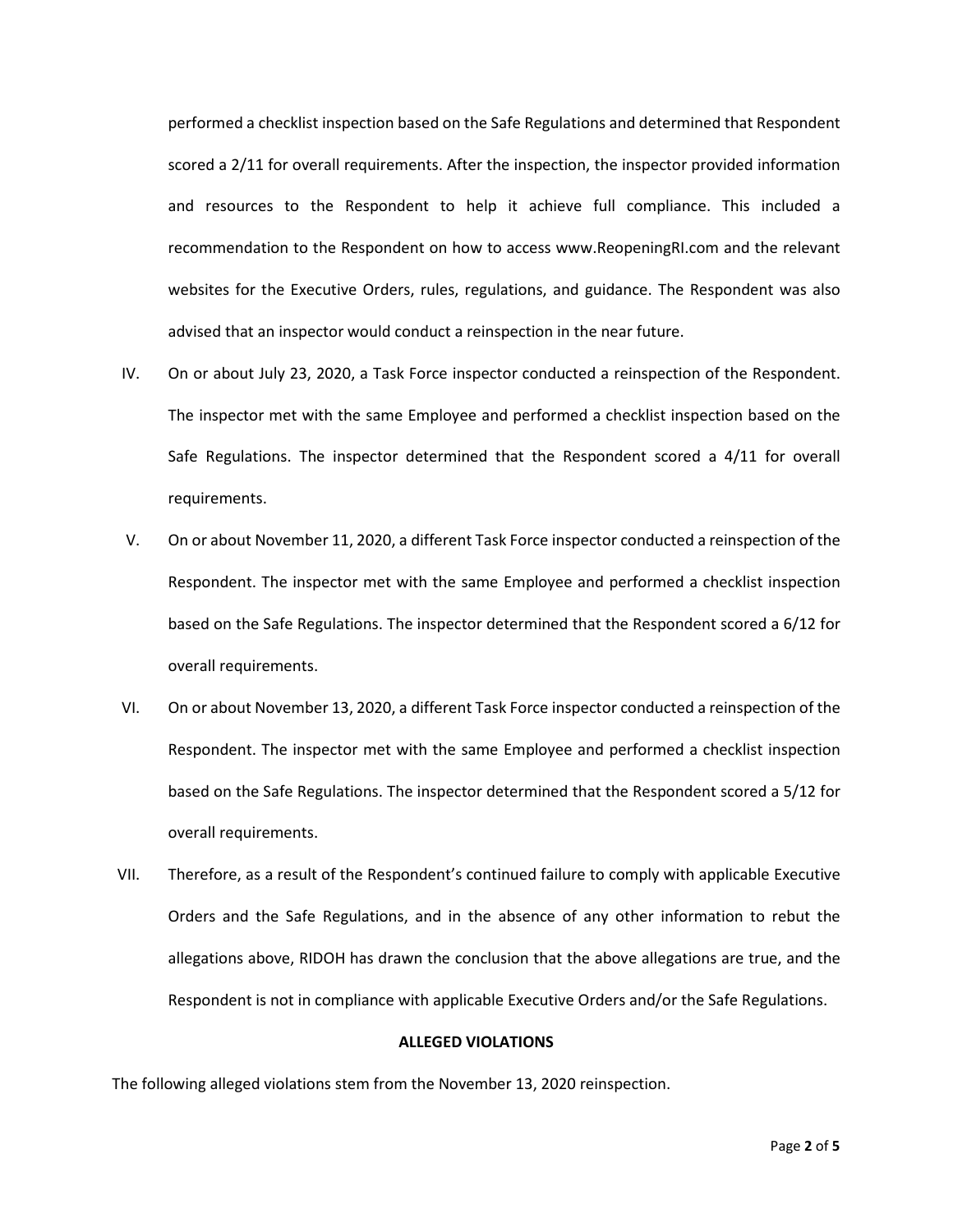- I. Respondent is in violation of Section 7.4.1(A)(3) of the Safe Regulations, which requires all individuals in an establishment to wear cloth face coverings unless an exception applies and requires establishments to deny entry to any employee, who is not otherwise exempt from the requirement or who refuses to wear a cloth face covering when required. The inspector observed numerous customers enter and exit the store who were not wearing cloth face coverings. None of the customers claimed an exception.
- II. Respondent is in violation of Section 7.4.1(A)(1)(f) of the Safe Regulations, which requires the designation of a point of contact who is familiar with the applicable Executive Orders and the Safe Regulations, and who will work with RIDOH on testing, contact tracing, case investigation, isolation and quarantine follow up. Despite numerous attempts at educating Respondent, Respondent remained unfamiliar with the guidance and regulations.
- III. Respondent is in violation of Section 7.4.1(A)(1) of the Safe Regulations, which requires each covered entity to develop, maintain, and ensure compliance with a written plan for the safe operation of the establishment. Upon request, Respondent could not produce a written plan.
- IV. Respondent is in violation of Section  $7.4.1(A)(1)(a)$  of the Safe Regulations, which requires establishments to ensure compliance with a plan that includes procedures relative to, among other things, physical distancing at all times, to the extent feasible, and additional measures to be taken in high traffic, communal, or other areas where physical distancing is not feasible. As stated, above, Respondent admitted to not having the required plan and the inspector observed that there were no measures in place to ensure that physical distancing was maintained.
- V. Respondent is in violation of Sections 7.4.1(A)(6) & (7) of the Safe Regulations, which require each covered entity to ensure the performance of environmental cleaning of its establishments once per day and to maintain records documenting such environmental cleaning. Upon request, the Respondent could not produce the required records.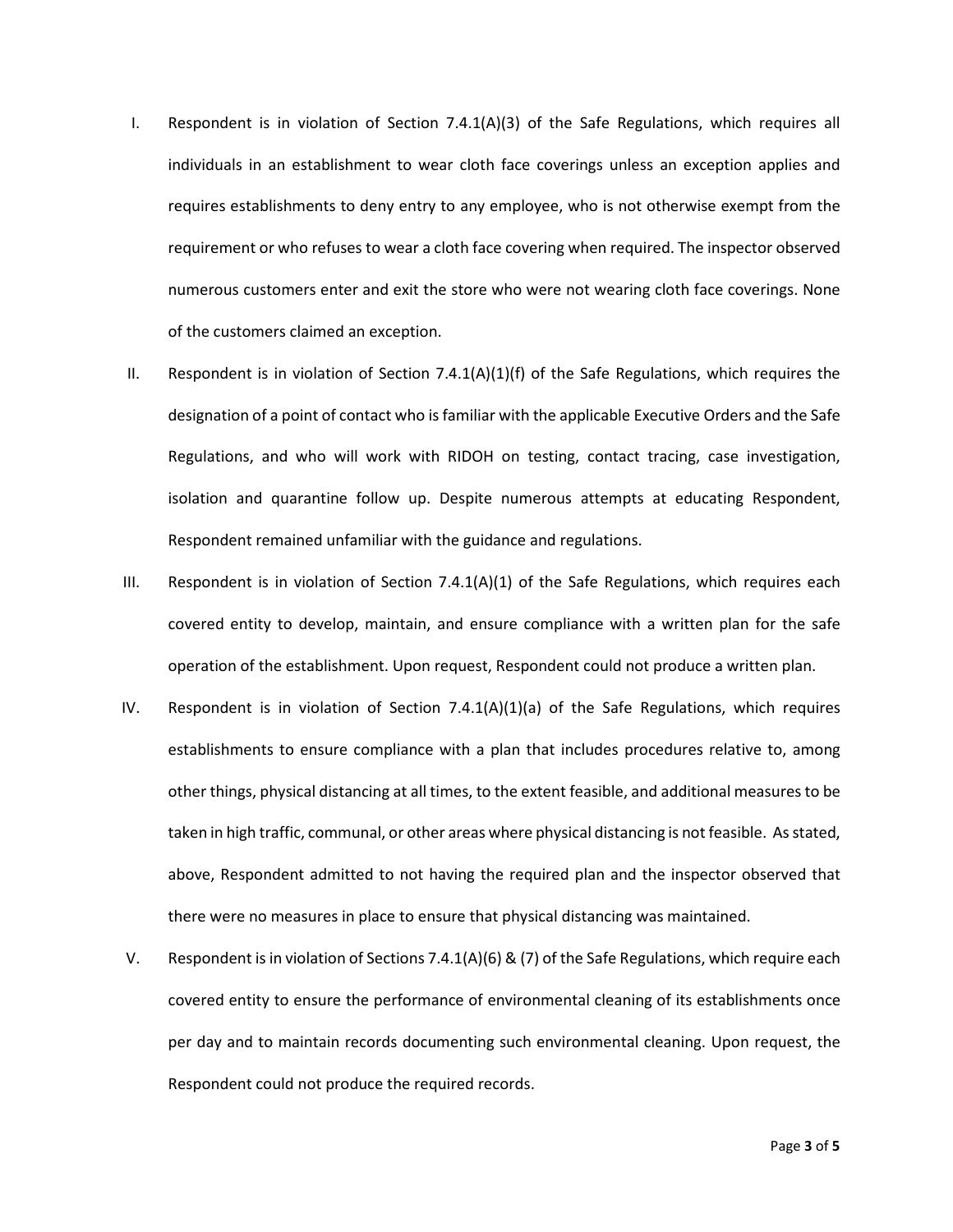- VI. Respondent is in violation of Section  $7.4.1(A)(6)$  of the Safe Regulations, which requires each covered entity to clean commonly touched surfaces, such as shared workstations, elevator buttons, door handles and railings in accordance with CDC guidance for specific industries. The inspector observed surfaces such as countertops, cash register stations, and credit card keypads to be used by multiple customers without cleaning in between uses, and concluded, therefore, that the Respondent did not clean high touch surfaces in accordance with CDC guidelines for its industry.
- VII. Respondent is in violation of Section 7.4.1(A)(8) of the Safe Regulations, which requires all covered entities to maintain an employee work log that identifies the full name, phone number, and the date and time of all shifts worked by each employee. This work log must be maintained for at least thirty (30) days. Upon request, Respondent could not produce an employee work log.

#### **ORDER**

It is hereby ORDERED, that on or before the tenth (10<sup>th</sup>) day from service of this Notice of Violation and Compliance Order, Respondent shall remedy the above cited violations and come into full compliance with applicable Executive Orders and Regulations, by fulfilling the conditions as set forth below:

- I. Respondent shall instruct all customers in its establishment to wear cloth face coverings unless an exception applies.
- II. Respondent shall designate a point of contact who is familiar with applicable Executive Orders and the Safe Regulations, and who will work with RIDOH on testing, contact tracing, case investigation, isolation and quarantine follow up.
- III. Respondent shall develop, maintain, and ensure compliance with a written plan for the safe operation of the establishment.
- IV. Respondent shall ensure compliance with its plan for safe operation, required pursuant to Section 7.4.1(A)(1) of the Safe Regulations, including compliance with, among other things, procedures